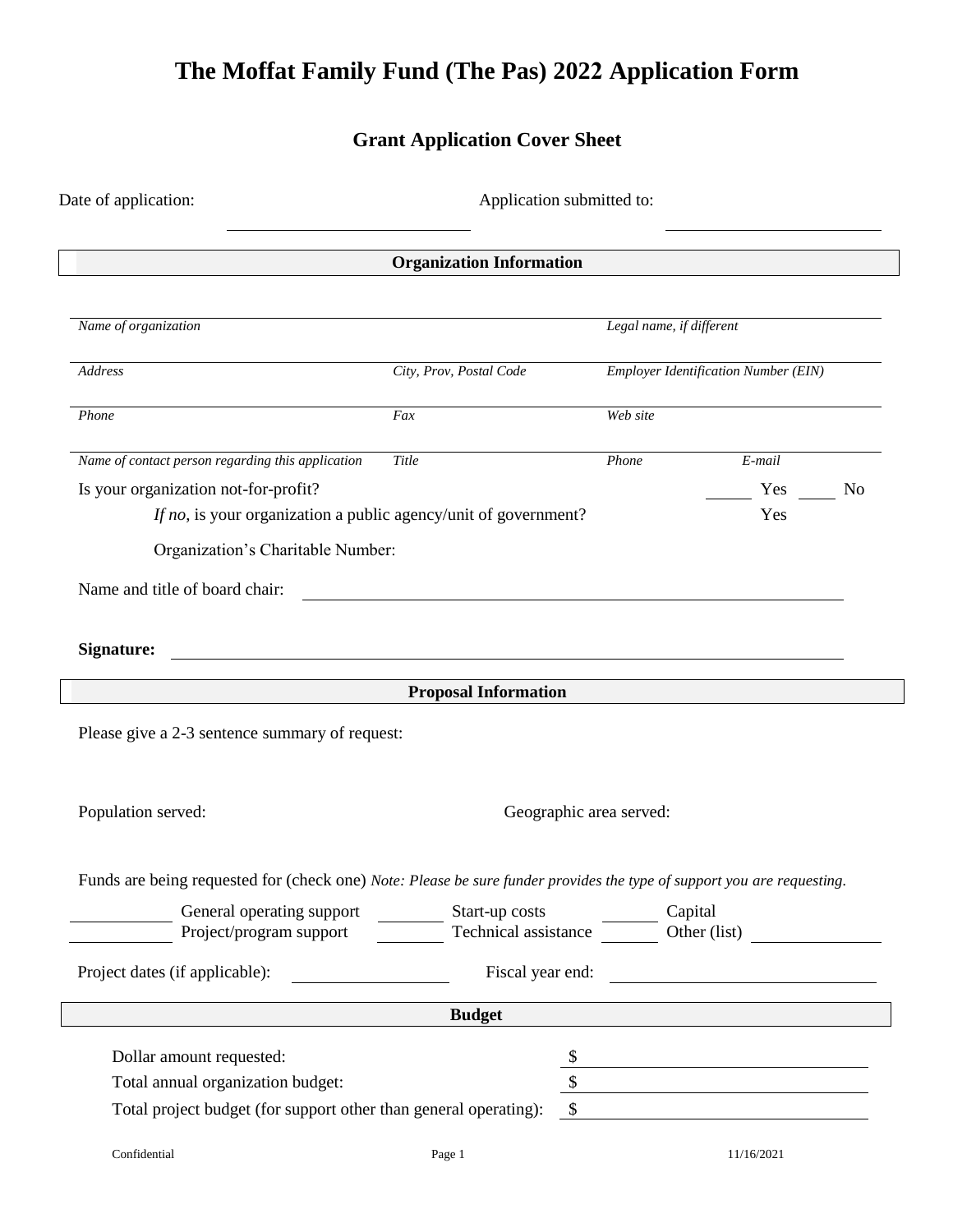#### **PROPOSAL NARRATIVE**

Please use the following outline as a guide to your proposal narrative. Use no more than five pages, excluding attachments. Also, include a cover letter with your application that introduces your organization and proposal and makes the link between your proposal and the mission of the Moffat Foundation.

### **I. ORGANIZATION INFORMATION**

- A. Brief summary of organization history, including the date your organization was established.
- B. Brief summary of organization mission and goals.
- C. Brief description of organization's current programs or activities, including any service statistics and strengths or accomplishments. Please highlight new or different activities, if any, for your organization.
- D. Your organization's relationship with other organizations working with similar missions. What is your organization's role relative to these organizations?
- E. Number of board members, full-time paid staff, part-time paid staff and volunteers.

### **II. PURPOSE OF GRANT**

*General operating proposals*: Complete Section A. *All other proposal types:* Complete Section B.

### **A. General Operating Proposals**

- 1. The opportunity, challenges, issues or need currently facing your organization.
- 2. Overall goal(s) of the organization for the funding period.
- 3. Objectives or ways in which you will meet the goal(s).
- 4. Activities and who will carry out these activities.
- 5. Time frame in which this will take place.
- 6. Long-term funding strategies for self sufficiency.
- 7. Additional information regarding general operating proposals required by each individual funder.

### **B. All Other Proposal Types**

- 1. Situation
	- a. The opportunity, challenges, issues or need and the community that your proposal addresses.
	- b. How that focus was determined and who was involved in that decision-making process.
- 2. Activities
	- a. Overall goal(s) regarding the situation described above.
	- b. Objectives or ways in which you will meet the goal(s).
	- c. Specific activities for which you seek funding.
	- d. Who will carry out those activities.
	- e. Time frame in which this will take place.
	- f. How the proposed activities will benefit the community in which they will occur, being as clear as you can about the impact you expect to have.
	- g. Long-term funding strategies (if applicable) for sustaining this effort.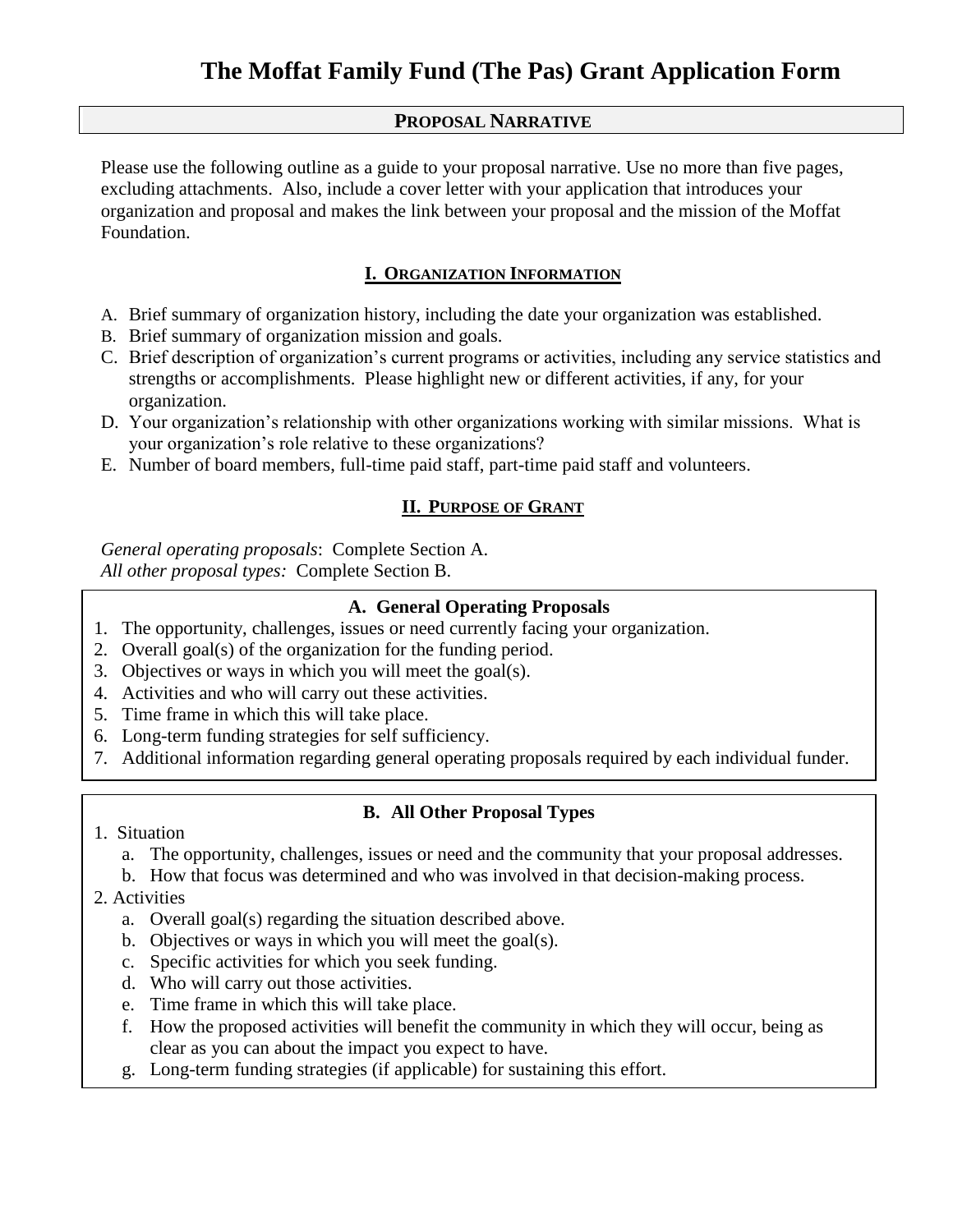# **The Moffat Family Fund (The Pas) Grant Application Form**

- 1. Please describe your criteria for success. What do you want to happen as a result of your activities? You may find it helpful to describe both immediate and long-term effects.
- 2. How will you measure these changes?
- 3. Who will be involved in evaluating this work (staff, board, constituents, community, consultants)?
- 4. What will you do with your evaluation results?

#### **ATTACHMENTS**

Generally the following attachments are required:

- 1. Finances
	- Most recent financial statement from most recently completed year, audited if available, showing actual expenses.
	- Organization budget for current year, including income and expenses.
	- Project Budget, including income and expenses (if not a general operating proposal).
	- Additional funders. List names of corporations and foundations from which you are requesting funds, with dollar amounts, indicating which sources are committed or pending.
- 2. List of board members and their affiliations.
- 3. Brief description of key staff, including qualifications relevant to the specific request.

#### **PROPOSAL CHECKLIST**

- □ Cover letter.
- □ Cover sheet.
- **D** Proposal narrative.
- **Q** Organization budget.
- $\Box$  Project budget (if not general operating grant).
	- □ Financial statements, preferably audited, showing actual
- □ List of additional funders.
- $\Box$  List of board members and their affiliations.
- $\Box$  Brief description of key staff.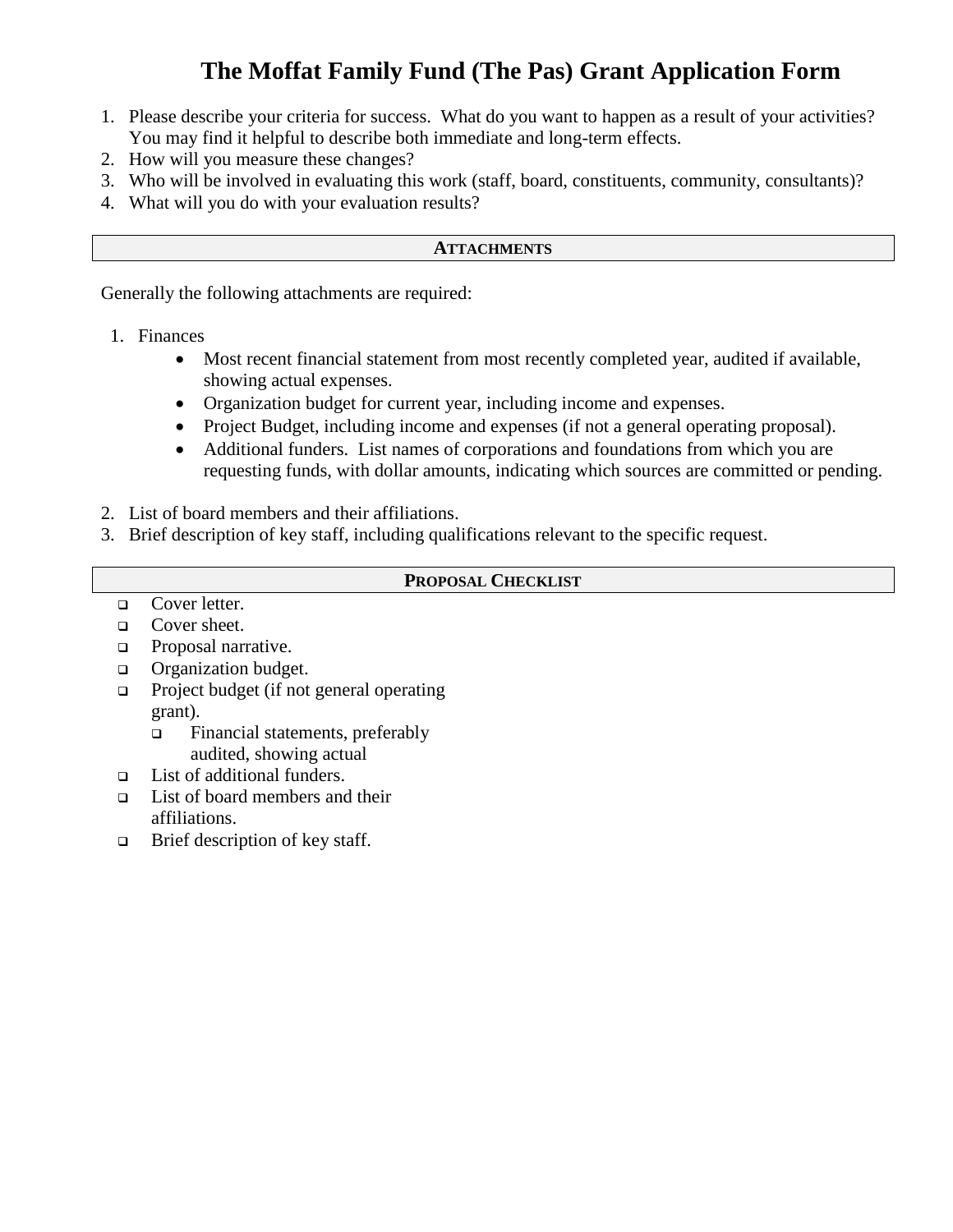## **The Moffat Family Fund (The Pas) Grant Application Form**

#### **ORGANIZATION BUDGET**

This format is optional and can serve as a guide to budgeting. If you already prepare an organization budget that contains this information, please feel free to submit it in its original form. Feel free to attach a budget narrative explaining your numbers if necessary.

#### **INCOME**

| <b>Source</b>                           | Amount |
|-----------------------------------------|--------|
| Support                                 |        |
| Government grants                       | \$     |
| Foundations                             | \$     |
| Corporations                            | \$     |
| United Way or other federated campaigns | \$     |
| Individual contributions                | \$     |
| Fundraising events and products         | \$     |
| Membership income                       | \$     |
| In-kind support                         | \$     |
| Investment income                       | \$     |
| Revenue                                 |        |
| Government contracts                    | \$     |
| Earned income                           |        |
| Other (specify)                         | \$     |
|                                         | \$     |
|                                         | \$     |
|                                         | \$     |
| <b>Total Income</b>                     | ¢      |

#### **EXPENSES**

| Item                                        | Amount |
|---------------------------------------------|--------|
| Salaries and wages                          |        |
| Insurance, benefits and other related taxes |        |
| Consultants and professional fees           |        |
| Travel                                      | ¢      |
| Equipment                                   |        |
| Supplies                                    | ¢      |
| Printing and copying                        |        |
| Telephone and fax                           |        |
| Postage and delivery                        |        |
| Rent and utilities                          |        |
| In-kind expenses                            |        |
| Depreciation                                | \$     |
| Other (specify)                             |        |
|                                             |        |
|                                             |        |

| <b>Amount</b>            |  |  |
|--------------------------|--|--|
| \$                       |  |  |
| $\overline{\$}$          |  |  |
| \$                       |  |  |
| $\overline{\mathcal{L}}$ |  |  |
| \$                       |  |  |
| $\overline{\$}$          |  |  |
| \$                       |  |  |
| $\overline{\$}$          |  |  |
| $\overline{\$}$          |  |  |
| $\overline{\$}$          |  |  |
| \$                       |  |  |
| $\overline{\$}$          |  |  |
| $\overline{\mathcal{L}}$ |  |  |
| $\overline{\mathcal{S}}$ |  |  |
| \$                       |  |  |
| \$                       |  |  |

**Total Expense \$ Difference (Income less Expense) \$**